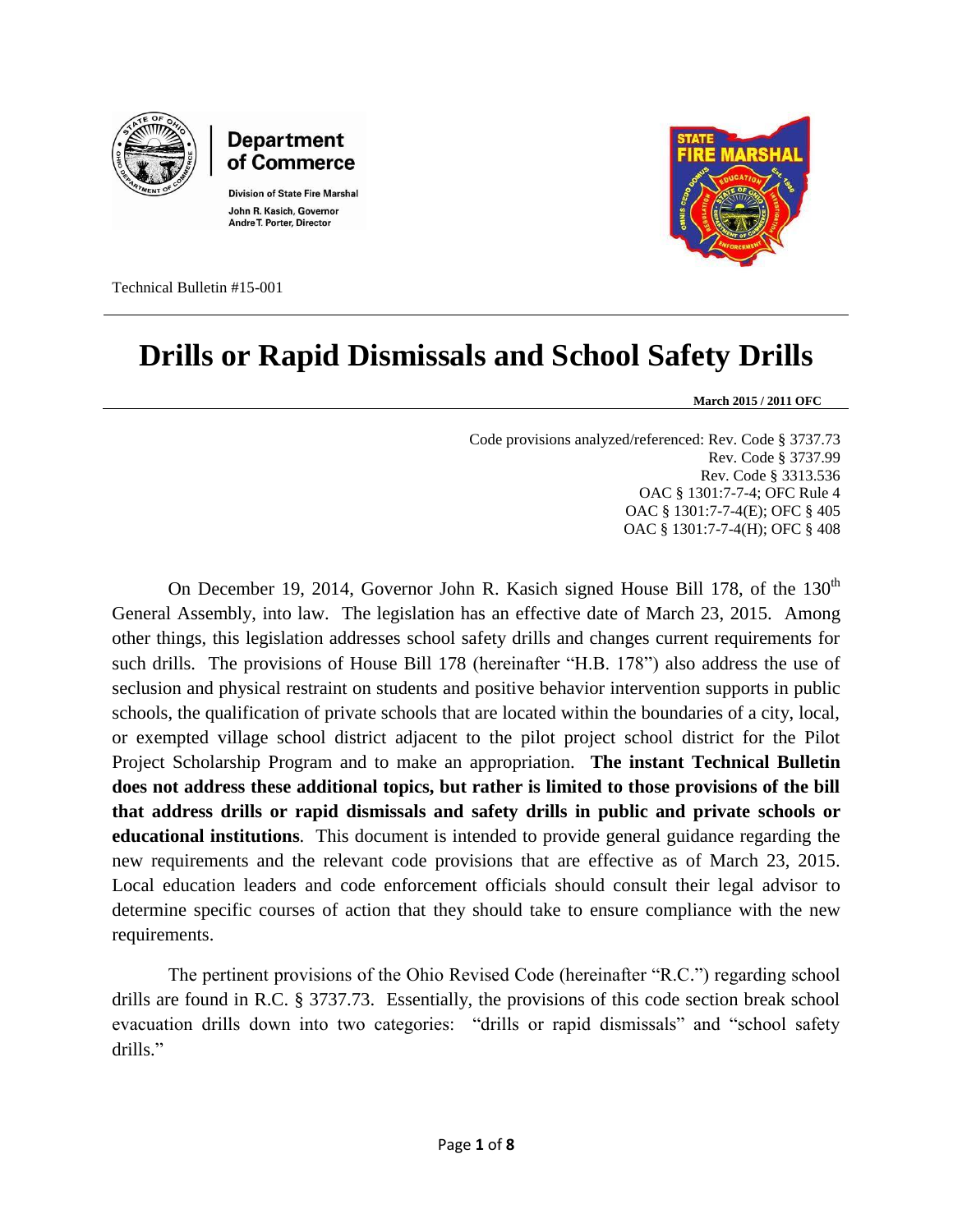Neither term is defined in the Revised Code, but generally it is helpful to distinguish them as follows. **Drills or rapid dismissals** is a broader and more general category of drills that contemplates the education of students in the most effective means of evacuating from school buildings in response to a sudden emergency. General "drills or rapid dismissals" contemplate any emergency. **School safety drills**, on the other hand, are a subcategory within the general drills or rapid dismissals category that specifically address evacuation when a sudden emergency is caused by an act of violence – such as an act of terrorism or a person possessing a deadly weapon or dangerous ordnance. Therefore, drills must be conducted and students must be instructed in how to proceed regarding a general emergency and in addition must be instructed in how to proceed if the emergency is specifically in response to an act of violence.

## **Drills or Rapid Dismissals – R.C. § 3737.73(A)**

The Ohio Revised Code states:

No principal or person in charge of a public or private school or educational institution having an average daily attendance of twenty or more pupils … shall willfully neglect to instruct and train such children by means of drills or rapid dismissal, so that such children in a sudden emergency may leave the building in the shortest possible time without confusion.

*See R.C. § 3737.73(A)*. This provision is not changed under the new law. Principals or persons in charge (hereinafter collectively "principals") of a public or private school or educational institution having an average daily attendance of twenty or more pupils (hereinafter collectively "schools") are required to instruct students in emergency evacuation procedures by conducting drills or rapid dismissals. The drills or rapid dismissals must instruct and train children about the procedures to be followed in the event of a sudden emergency and must train students in such a manner as to allow them to leave the building in the shortest possible time and without confusion.

Under the old law, principals were required to conduct these "drills or rapid dismissals" "at least nine times during the school year" at times and frequencies as set forth in rules adopted by the State Fire Marshal. **Under the new law, principals are required to conduct drills or rapid dismissals "at least six times" during the school year, rather than the nine that were previously required.** Therefore, as of March 23, 2015, principals must conduct six drills or rapid dismissals during the school year at times and frequencies as set forth in rules adopted by the State Fire Marshal.

It is important to note, however, that **this decrease in the required number of drills or rapid dismissals from nine to six does not apply to all schools**. Principals of schools that do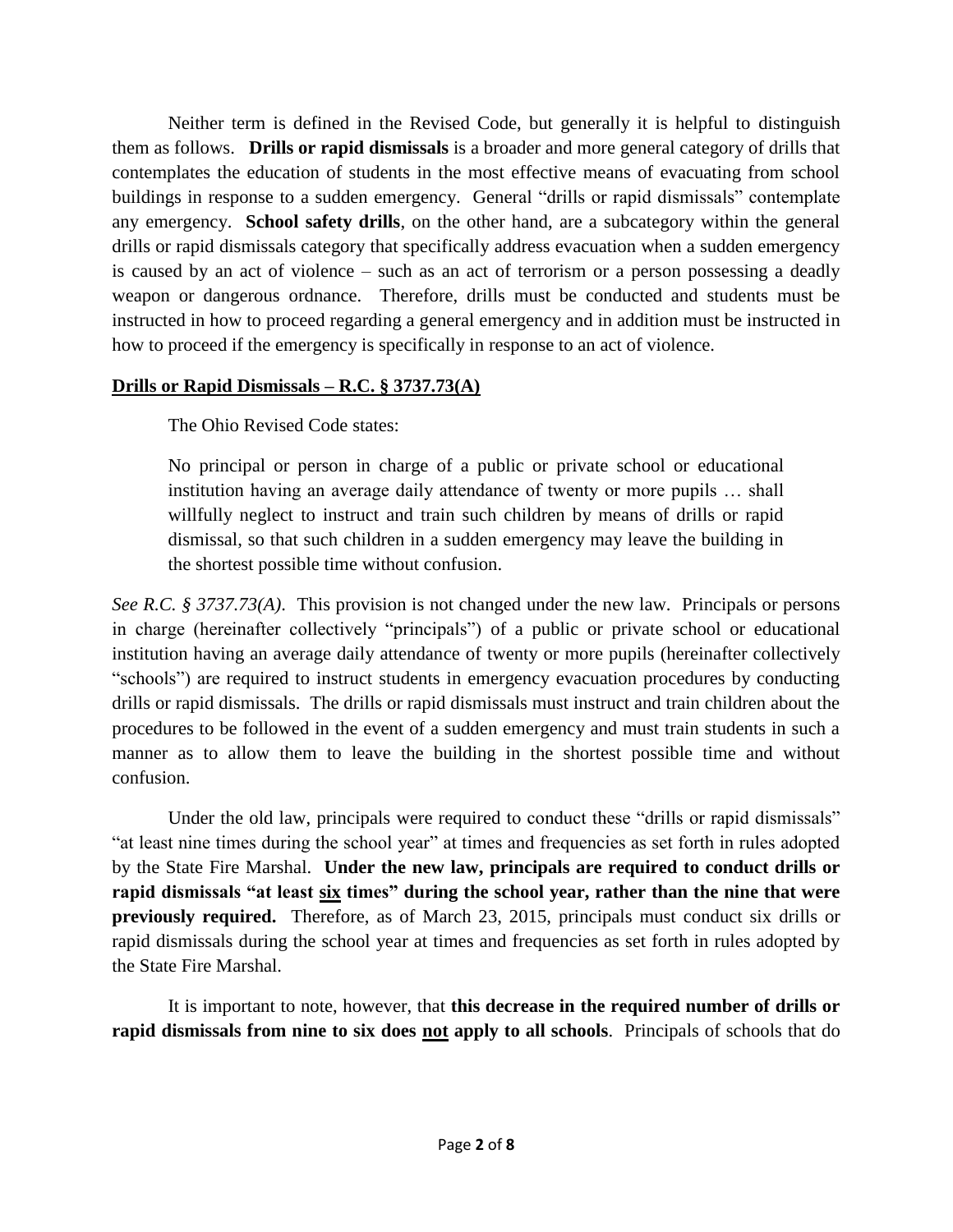"not currently have smoke detectors<sup>1</sup>... or a sprinkler system in all classroom buildings of the school" are still required to conduct "**drills or rapid dismissals at least nine times during the school year.**<sup>2, *R.C.* § 3737.73(*F*). This section of the Revised Code is new and is an exception</sup> to the provision in section (A) that lowers the required number of drills or rapid dismissals from nine to six. However, **if** the school does not have smoke detectors or a sprinkler system in all classroom buildings and is therefore required to conduct at least nine drills or rapid dismissals during the school year, the drills or rapid dismissals may be combined with the school safety drills that are also required and are discussed further below. **Please note**, there is no similar provision allowing schools that do have smoke detectors or a sprinkler system in all classroom buildings to combine their six required drills or rapid dismissals with the required school safety drills.

The provisions regarding safety precautions to be taken in the case of a tornado alert or warning have not substantively changed. Principals are still required to instruct students in the precautions to be taken in the event of a tornado alert or warning and must still designate appropriate shelter locations. Such instruction should be provided in conjunction with the drills or rapid dismissals and is required regardless of whether the principal is required to conduct nine drills or six drills. *See R.C. § 3737.73(B)*.

Likewise, the requirements for annual inspections of schools by the fire marshal have not substantively changed. The fire marshal or his designee is required to annually determine whether or not the school has conducted its' required drills or rapid dismissals (whether six or nine) and to determine if the designated shelter locations meet applicable standards. In the event the required drills have not been conducted, students have not been instructed regarding appropriate safety precautions to be taken in the event of a tornado drill or alert, or a tornado shelter has not been designated or is not appropriate, the fire marshal shall issue a warning to any person found in violation. *See R.C. § 3737.73(C)*. Any person who fails to correct the violation(s) contained in the warning by the time delineated in the warning, shall be fined \$1,000.00. *R.C. § 3737.73(C)(3)*; *R.C. § 3737.99(F)*.

## **School Safety Drills – R.C. § 3737.73(D)**

The provision of the Revised Code that addresses school safety drills is located in section 3737.73(D) has been changed to read as follows:

<sup>&</sup>lt;sup>1</sup> For the purposes of this statute, "smoke detector" is defined as "a readily removable device, sensitive to either visible or invisible particles of combustion or both, which automatically detects any fire condition and broadcasts locally a signal or alarm." See *R.C. § 3737.73(F)* and *R.C. § 3781.104.*

<sup>&</sup>lt;sup>2</sup> Provisions of the OFC require that when a smoke detector is installed in an educational occupancy, it must be connected to the building fire alarm system. *OFC*  $\frac{6}{5}$  *907.2.3*. Therefore, mere installation of a smoke detector in a school building may technically reduce the number or drills or rapid dismissals a principal is required to conduct, but doing so without proper connection to the fire alarm system – subject to inspection, testing, Ohio Building Code compliance and conformance with the applicable certificate of occupancy – could necessarily result in a violation of the Ohio Fire and Building Codes.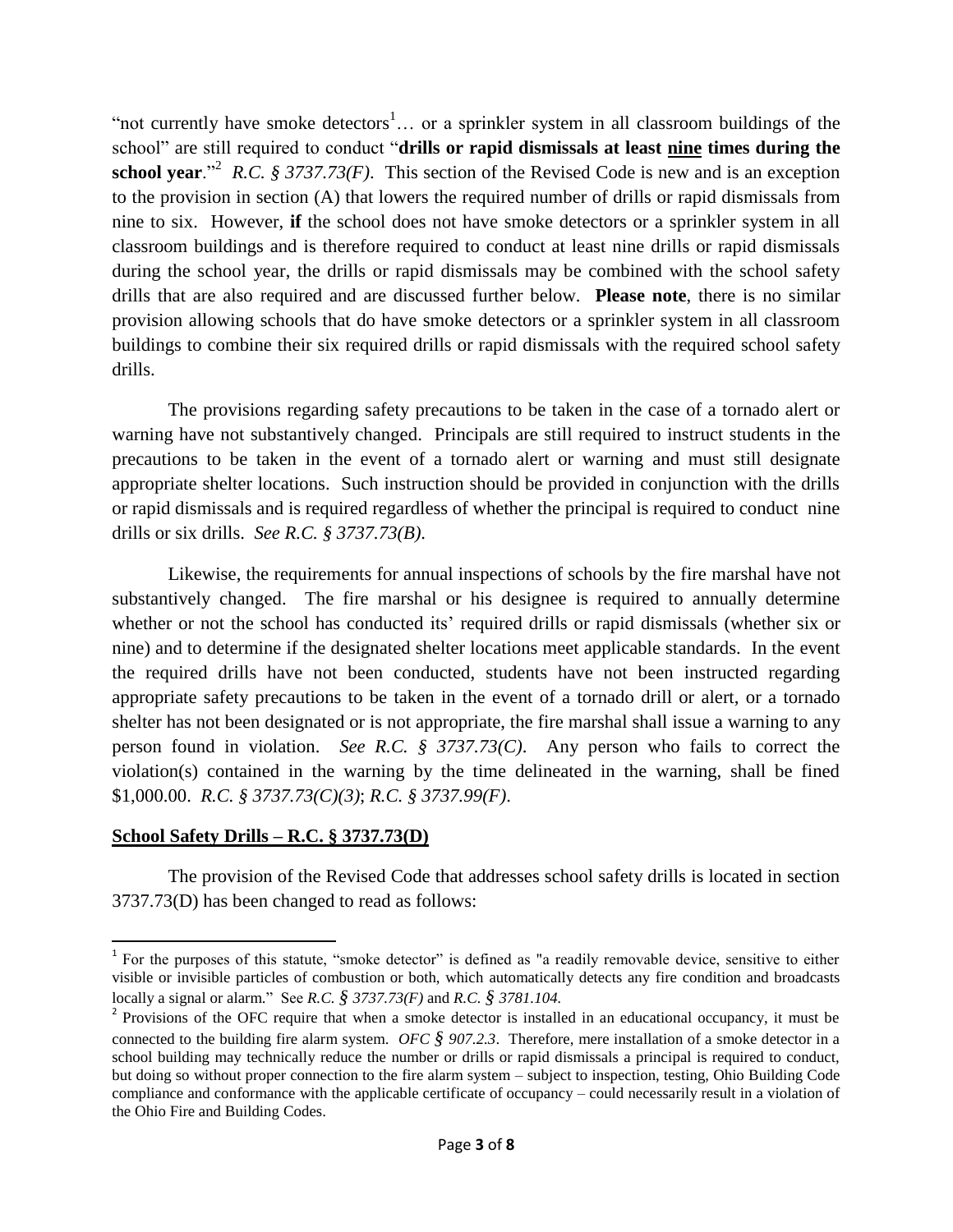The principal or person in charge of each public or private school or educational institution shall conduct **school safety drills at least three times during the school year, pursuant to division (E) of this section**, to provide pupils with instruction in the procedures to follow in situations where pupils must be secured in the school building **or rapidly evacuated in response to** a threat to the school involving an act of terrorism; a person possessing a deadly weapon or dangerous ordnance … on school property; or other act of violence. **At least one safety drill shall include a scenario where pupils must be secured in the school building rather than rapidly evacuated.**

*R.C. § 3737.73(D)*. The substantive portions of the law that changed are bolded for convenience and reference only.

Previously, principals were required to conduct a school safety drill on or before each December 1. Under the new law, the December 1 deadline has been removed, but more school safety drills are required. Now, **school safety drills must be conducted at least three times during the school year**. Previously, the one required school safety drill was to provide students with instruction in procedures to follow where the students were to be secured in the school building in response to an act of violence. Now, three safety drills are required and at least one of those three must include a scenario where students are secured in the building, as opposed to rapidly dismissed. Therefore, one school safety drill must be conducted where students are secured in place in response to an act of violence. Two other drills regarding procedures to follow in response to an act of violence must also be conducted, but those remaining two school safety drills can be either a rapid evacuation scenario or a secure in place scenario. As noted above, if the school does not have smoke detectors or a sprinkler system in all classroom buildings and is therefore also required to conduct nine drills or rapid dismissals, those drills or rapid dismissals may be combined with the three required school safety drills. However, if the school does have smoke detectors or a sprinkler system in all classroom buildings and is therefore only required to conduct six drills or rapid dismissals, there is no provision allowing the six drills or rapid dismissals to be combined with the three school safety drills.

**Other new provisions** of this portion of the legislation require that school safety drills be conducted **in conjunction with appropriate law enforcement** (i.e., "the police chief or other similar chief law enforcement officer, or designee, of the municipal corporation, township, or township or joint police district in which the school or institution is located, or, in absence of any such person, the county sheriff of the county, or designee, in which the school or institution is located"). *R.C. § 3737.73(D)(1)(a)*. Additionally, the **principal of a school is also required to conduct a theoretical school safety drill at least once during the school year**. *R.C. § 3737.73(D)(1)(b)*. This theoretical drill is in addition to the three school safety drills discussed above, and its' purpose is to provide instruction to school faculty and staff regarding procedures to be followed in such situations. The theoretical drill does not have to include student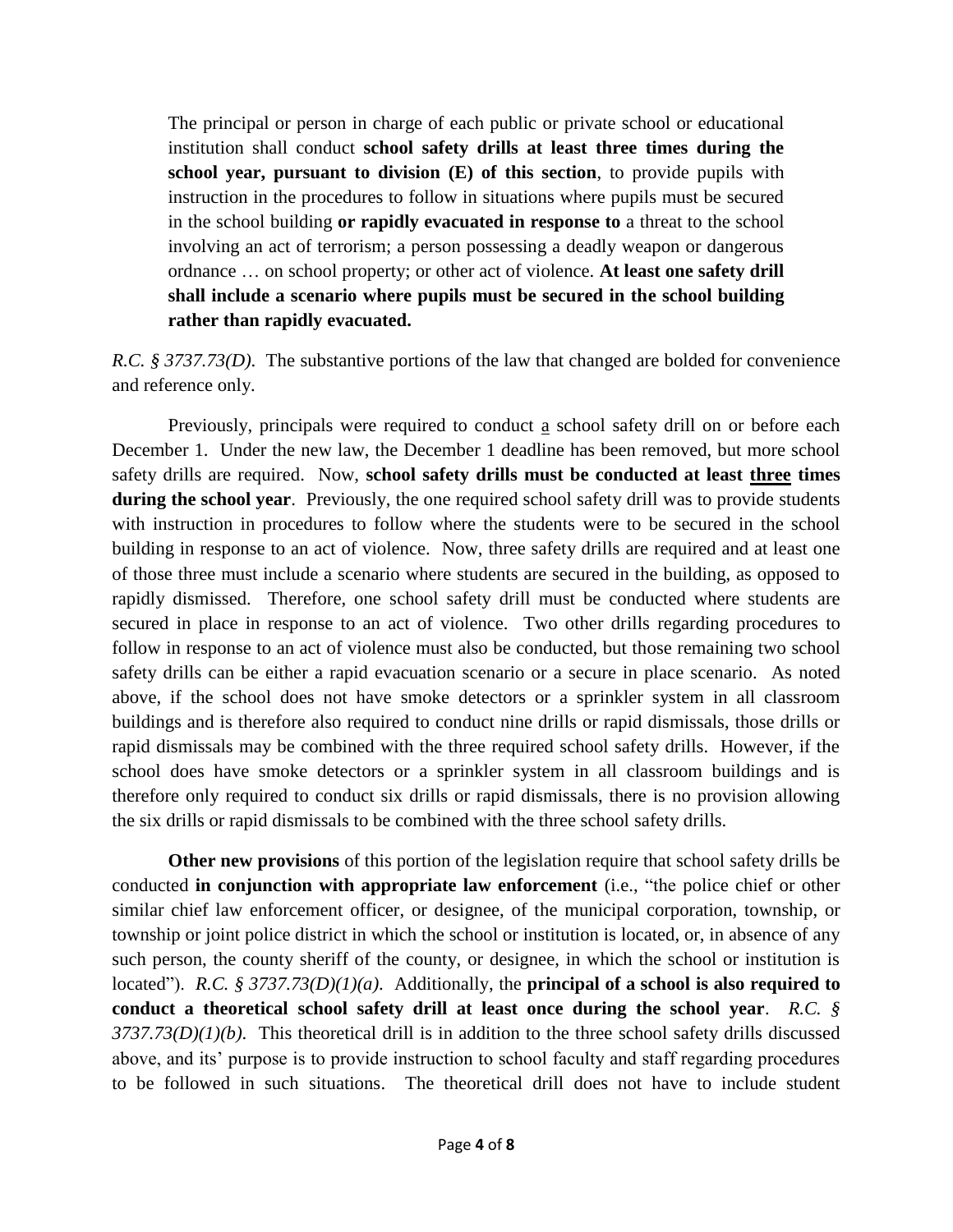participation and can be conducted during annual training sessions required in R.C. § 3737.73(D)(3).<sup>3</sup> *R.C. § 3737.73(D)(1)(b)*.

A final new provision of this portion of the law further requires that school safety drills (including drills and theoretical drills) be conducted **in conjunction with the district's or school's emergency management plan** adopted under R.C. § 3313.536. *R.C. § 3737.73(D)(1)(c)*.

Provisions of the law that required a principal of a school to provide **advance written notice** of school safety drills to appropriate law enforcement – at least 72 hours prior to the drill – and the requirement for keeping a written record of the date and time of each drill conducted have not changed. See *R.C. § 3737.73(D)(2)(a)*. Likewise, **written certifications** of the date and time that each school safety drill was conducted still has to be provided to appropriate law enforcement not later than December 5 of each year. Previously, however, the certification had to be provided by mail. Under the new terms of the Revised Code, the certification may be provided by mail, facsimile, or electronic submission. See *R.C. § 3737.73(D)(2)(b)*.

In addition, the law previously required that the **written certification** provide the date and time school safety drills were conducted. The new provisions have added language to specify that the certification provide the **date and time the drills were conducted 'during the prior school year' and** has the added requirement that the certification must additionally contain the **date and time the each drill will be conducted during the current school year**. See *R.C. § 3737.73(D)(2)(b)*.

Previously, if the certification was not provided by the principal or person in charge of a school, that person was deemed to have failed to conduct the required schools safety drills and the appropriate law enforcement official was required to issue a warning letter to the person in violation. Under the new provisions, the person in charge is not presumed to have failed to conduct the drill; however the person in charge is deemed to have failed to meet the notification requirement. In the event of a failure, a warning will still be issued by law enforcement to the principal or person in charge of the school and will still require that person to correct the violation by conducting the school safety drill within thirty days ("not later than the thirtieth day after the date the warning letter is issued"). Further, the principal or person in charge is still required to provide written certification of the date and time the drill is conducted to law enforcement not later than forty days after the warning letter is issued. **However, under the new legislation, the written certification provided by the principal or person in charge must also include the date and time each remaining drill will be conducted during the current school year**. See *R.C. § 3737.73(D)(2) and (4)*.

 $\overline{\phantom{a}}$ 

<sup>&</sup>lt;sup>3</sup> Principals are still required to hold annual training sessions for school employees regarding the conduct of school safety drills. *R.C. § 3737.73(D)(3)*.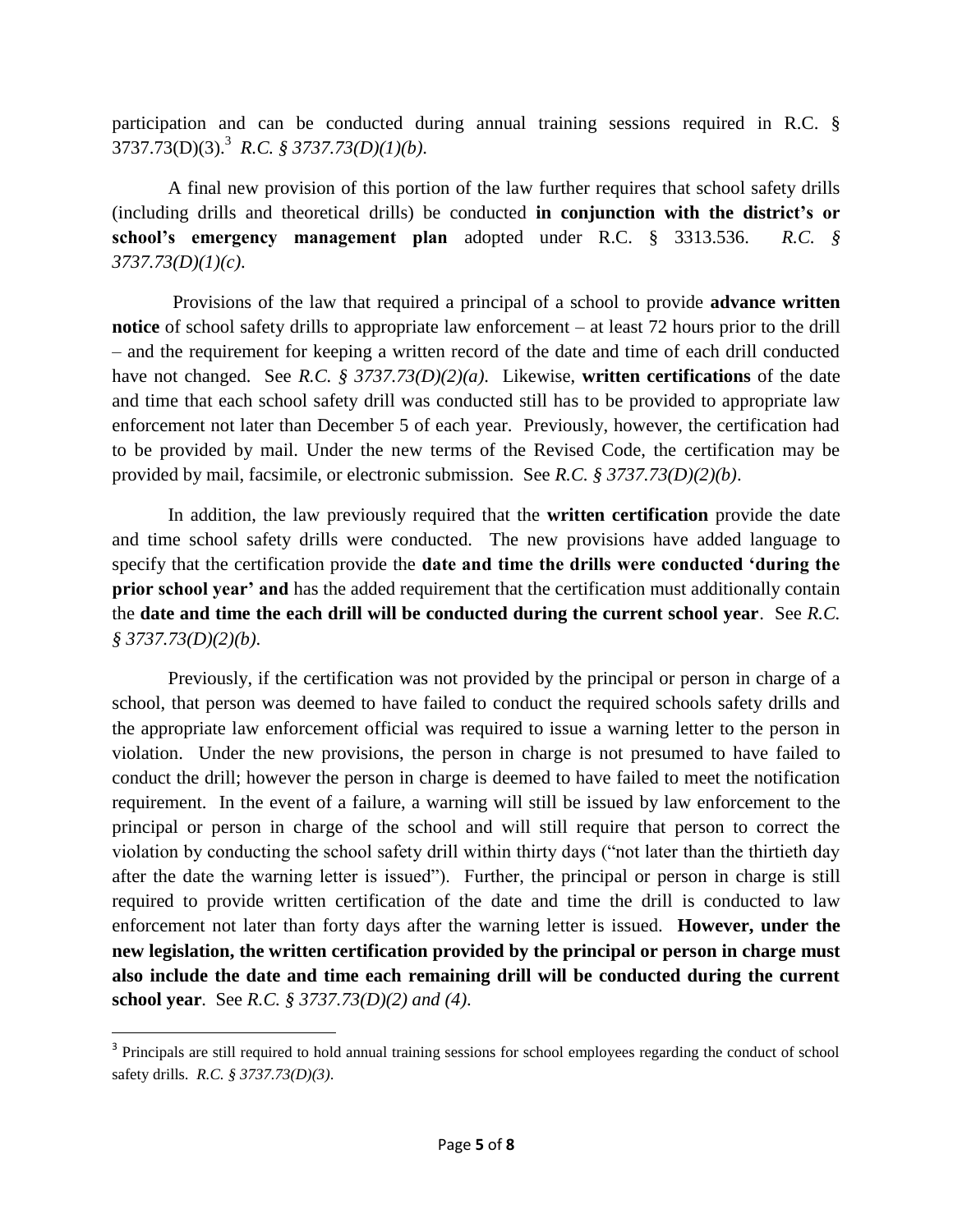Finally, penalty provisions regarding violations have not been changed. Any person who fails to correct violations by the date indicated in a warning letter issued by appropriate law enforcement will be fined \$1,000.00. *R.C. § 3737.73(D)(5)*; *R.C. § 3737.99(F)*.

## **Drill Frequency – R.C. § 3737.73(E); Ohio Fire Code Rule 4**

All drills or rapid dismissals and all school safety drills must be performed pursuant to R.C. § 3737.73(E). The provisions of R.C. § 3737.73(E) are new. Previously, a school safety drill had to be conducted by December 1 of each year. Drills or rapid dismissals in general had to be conducted nine times during the school year at the time and frequency prescribed in rules adopted by the fire marshal. No general drill or rapid dismissal had to be conducted in any month during which a school safety drill was conducted as long as a total of nine drills or rapid dismissal were conducted in the school year.

The new law requires that at least one drill or rapid dismissal or one school safety drill be conducted **during each month of the school year**. It is still permissible for a drill or rapid dismissal and a school safety drill to be conducted during the same month and the principal or person in charge is permitted to determine the exact date and time each drill will be conducted. However, the times and frequencies of drills or rapid dismissals are still required to be at the times and frequency as prescribed in rules adopted by the fire marshal, which are as follows.

Rule 4 of the Ohio Fire Code (hereinafter, "OFC") is entitled "Emergency Planning and Preparedness" and contains the 'rules adopted by the fire marshal' that set forth the times and frequency within which drills or rapid dismissals must be conducted. Many of the provisions of OFC Rule 4 cover topics addressed above and within the language of R.C. § 3737.73 (such as employee training and tornado shelters). However, sections 5 and 8 specifically address drill times and frequency. Evacuation drills required in educational occupancies, must be conducted monthly and all occupants must participate. See *OFC* § *405.2*; *OFC Table 405.2*. Additionally, the first emergency evacuation drill of each school year must be conducted within 10 days of the beginning of classes. *OFC* § *408.3.1*. Drills must also be conducted at unexpected times, under varying conditions, and at different times of the day. *OFC* § *405.4*; *OFC* § *408.3.2*. Therefore, it is not permissible to always conduct drills during homeroom, or at 11:10 a.m., or to always conduct rapid dismissals at the end of the day. In order to be compliant with the OFC, drills and rapid dismissal must be varied. This is important so that drills are not expected by building occupants, so that the unusual conditions that would occur in the event of an actual fire are simulated, and so that occupants will not be able to distinguish between drills and actual emergencies, thereby accurately reflecting preparedness for an actual emergency.

## **Summary**

In summary, reading the Ohio Fire Code in conjunction with the new provisions of the Revised Code set forth in H.B. 178 schools that have smoke detectors or a sprinkler system in all classroom buildings are required to conduct at least six drills or rapid dismissals during the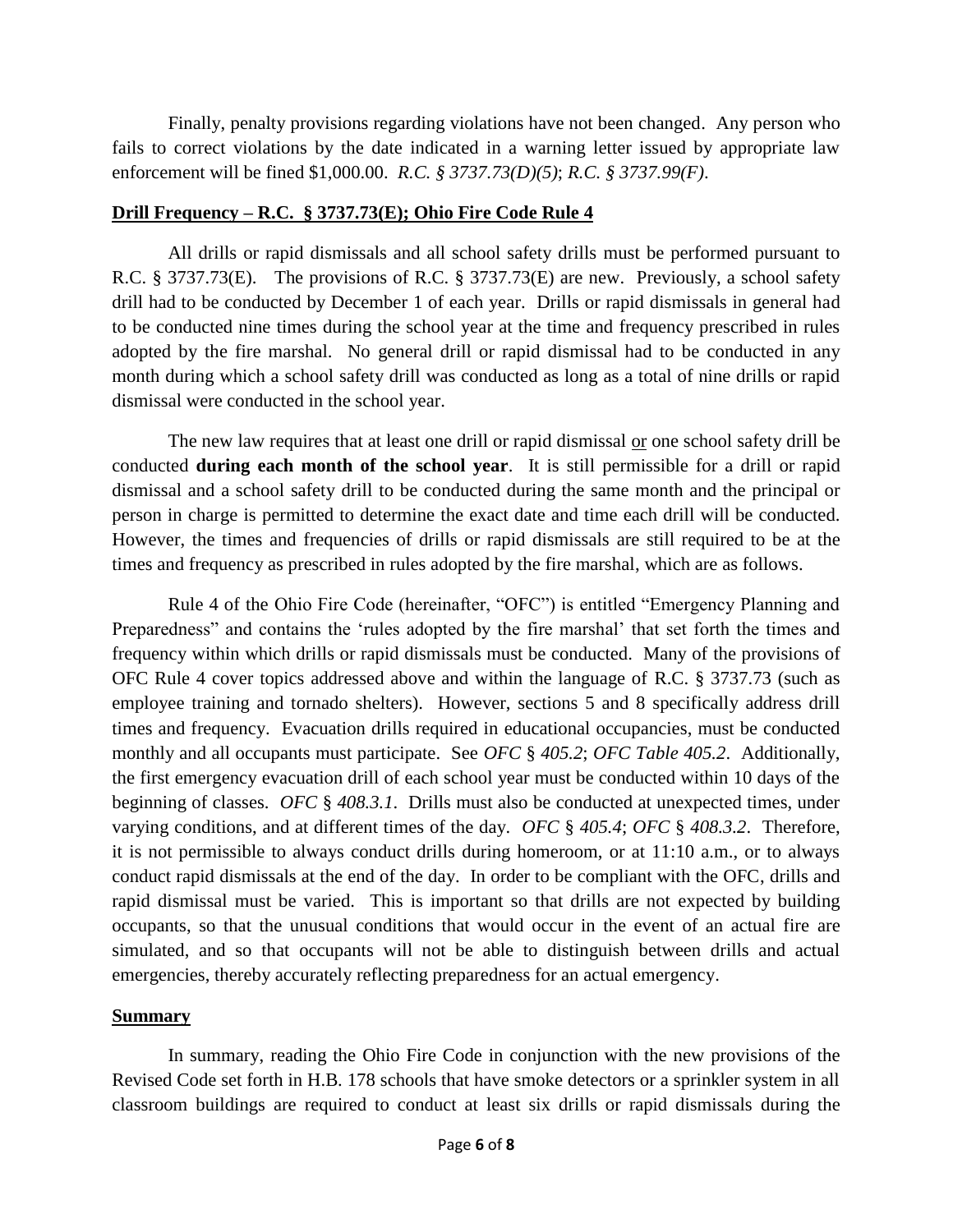school year. Schools that do not have smoke detectors or a sprinkler system in all classroom buildings are required to conduct at least nine drills or rapid dismissals during the school year.

All schools are required to conduct school safety drills at least three times per year and one of those three school safety drills must be a scenario where students are secured in the school building rather than rapidly dismissed. The other two school safety drills can be either a scenario where students are secured in the building or rapidly dismissed from the building. In addition, all schools must conduct one theoretical school safety drill during the school year to provide training to school faculty and staff. The principal must provide appropriate law enforcement officials with advance written notice of all school safety drills (actual and theoretical) and must certify to law enforcement (by December 5) when school safety drills were conducted during the prior school year and when each will be conducted during the current school year.

All schools must conduct either one drill or rapid dismissal or one school safety drill during each month of the school year. All building occupants must participate in the drills. The first drill must be conducted within 10 days of the beginning of classes. Times and frequencies of drills must be varied. Within these parameters, the principal or person in charge may determine the exact dates and times of the drills.

## **Implementation**

Since the new provisions of H.B. 178 are effective as of March 23, 2015, many questions have been raised with regard to the number of drills schools must perform during the course of the 2014-2015 school year. School safety drills are not under the purview of the State Fire Marshal's office. However, drills or rapid dismissals are. Therefore, regarding drills or rapid dismissals that must be performed, schools should consider the following.

From the beginning of the 2014-2015 school year through March 22, 2015, all schools must conduct at least nine school safety drills. On March 23, 2015, all schools that have a smoke detector or a sprinkler system in all classroom buildings must conduct at least six drills or rapid dismissals during the school year. Therefore, as of that date, if a school that has a smoke detector or a sprinkler system in all classroom buildings has conducted at least six drills or rapid dismissals, the school will be in compliance with the law regarding drills or rapid dismissals. It is important to note, however, that such schools still must also meet the school safety drill requirements. As of March 23, 2015, any school that has not performed three school safety drills must conduct the remaining school safety drills between March 23, 2015 and the end of their school year. In addition, as of March 23, 2015, all schools must conduct one drill or rapid dismissal or one school safety drill during each month of the school year. Therefore, even if a school that has a smoke detector or a sprinkler system in all classroom buildings has conducted at least six drills or rapid dismissals as of March 23, 2015, other provisions of the law may apply to require additional drills during the balance of the 2014-2015 school year.